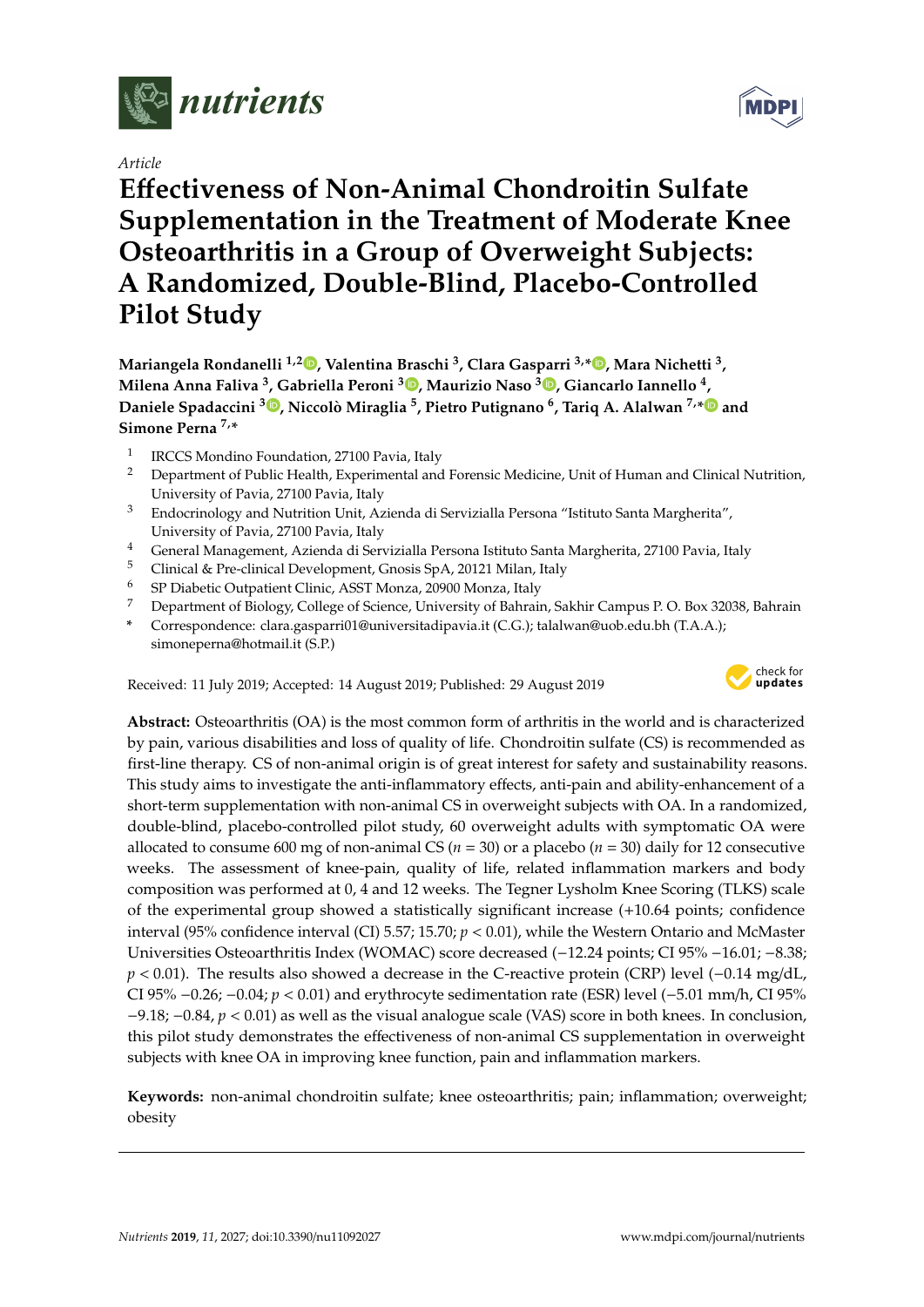## **1. Introduction**

Knee osteoarthritis (OA) is predicted to become the fourth leading cause of disability worldwide by 2020 [\[1\]](#page-11-0) and is estimated to affect more than 40 million people in Europe [\[2\]](#page-11-1) and 4 million people in Italy [\[3\]](#page-11-2). OA has multifactorial etiology, and obesity is one of the most important risk factors for knee OA [\[4–](#page-12-0)[6\]](#page-12-1), together with a sedentary lifestyle. Knee OA is associated with joint stiffness, pain, and impairment in joint functions and its prevalence increases with age.

Disease progression is associated with cartilage degradation, joint stiffness, joint space narrowing, pain and motility impairment. OA is further related to local and systemic inflammation. Inflammatory mediators are produced by articular tissues and are involved in disease pathogenesis.

Fat mass is a risk factor for cartilage degradation and for every 1 kg increase in total body fat there is an increased risk of cartilage defects. Mainly for this reason, overweight or obese people have a major risk to develop a cartilage defect specially at the knee joint [\[7\]](#page-12-2). Moreover, the weight load on the knees is not the only risk factor for joints damage, because adipocytes with the production of many pro-inflammatory cytokines contribute to the synovial inflammation and bone matrix remodeling [\[8](#page-12-3)[,9\]](#page-12-4).

Regarding therapy of OA, the European Society for Clinical and Economic Aspects of Osteoporosis and Osteoarthritis (ESCEO) published a treatment algorithm to manage patients with knee OA [\[10\]](#page-12-5). In Step 1 of the treatment, it is recommended to initiate therapy with chronic symptomatic slow-acting drugs for osteoarthritis (SYSADOAs). Among SYSADOAs, evidence is greatest for the effect of chondroitin sulfate (CS).

The European League against Rheumatism (EULAR) recommendations for the management of knee OA are dated in 2003 and stated that the effect of CS supplementation may have been exaggerated by publication bias [\[11\]](#page-12-6). Also, the most recent evidence-based recommendations by the Osteoarthritis Research Society International (OARSI) consider the recommendation of CS for disease modification as "not appropriate" and for symptom relief as "uncertain" [\[12\]](#page-12-7).

The United Kingdom's National Institute for Health and Care Excellence (NICE) has recommended that these products should not be used, mainly for economic reasons, while the American College of Rheumatology (ACR) recommended CS under certain conditions, but concluded that evidence supporting the use of CS for pain relief was mostly low level [\[13\]](#page-12-8).

Nevertheless, different studies have demonstrated its anti-inflammatory potential which is important for reducing pain, edema, inflammation, and allowing matrix regeneration in cartilage damage [\[14–](#page-12-9)[16\]](#page-12-10). Furthermore, some studies have also demonstrated a CS effect against obesity-related inflammation and atherogenesis (although it was reported for mice and cultured coronary endothelial cells, the data needs to be validated in human trials) since it counteracts the pro-inflammatory activation of monocytes and endothelial cells caused by tumor necrosis factor- $\alpha$  (TNF- $\alpha$ ) and macrophage infiltration in adipose tissue [\[17](#page-12-11)[,18\]](#page-12-12).

The cytokines level and other inflammatory indicators, including C-reactive protein (CRP) and erythrocyte sedimentation rate (ESR), are often altered in OA, although usually are into the upper level of the normal range. Joint discomfort and motility impairment may also lead the affected individuals to higher levels of sedentariness, thus causing an increase in body weight and affecting the body mass index (BMI). Obesity is often related to OA and is one of the primary risk factors for developing both knee and hand osteoarthritis [\[19\]](#page-12-13). In this context, in the present study, parameters related to body composition have been monitored as markers of general health improvement linked to a recovery in motility and physical activity.

The poor quality of many animal-derived CS preparations and the intrinsic safety issues related to animal-derived products, due to the presence of several contaminants (immunogenic keratan sulfate, hyaluronic acid, unknown proteins, nucleic acids), raises an interest in biotechnological, non-animal-derived CS. Although several patents on CS processes have appeared, none of these products have demonstrated its biological activity.

This is the first reported study investigating the effectiveness of a non-animal CS on pain and motility in patients with knee OA. Microbial-derived CS (Mythocondro®) has previously been tested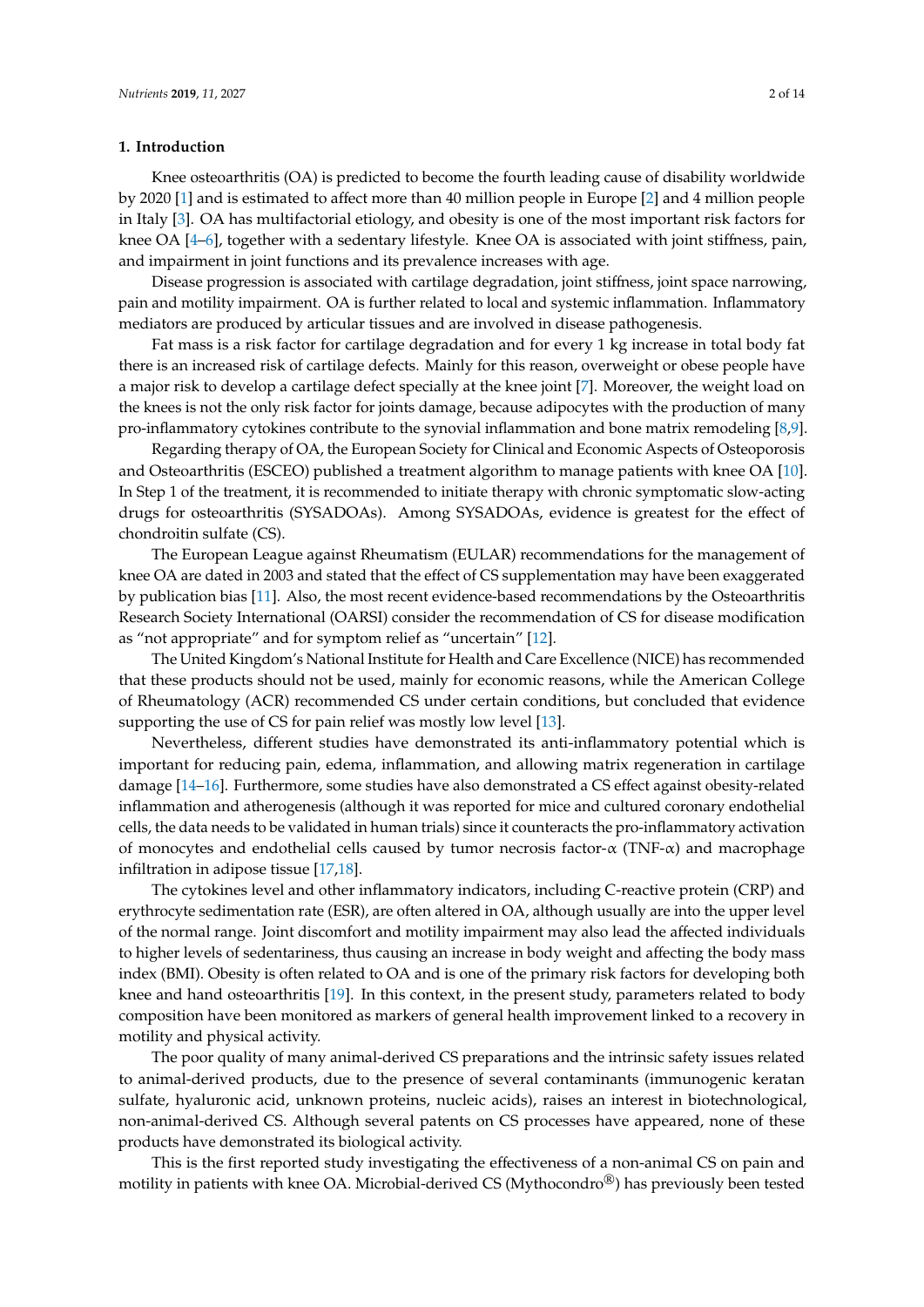in vitro and in animal effectiveness models showing a greater efficacy in reducing pro-inflammatory cytokines plasma levels and several specific arthritic parameters in rats [\[20\]](#page-12-14). Commonly used CS in clinical trials and therapy is of animal origin.

A recent Cochrane Review of 2016 demonstrated that chondroitin was associated with statistically significant lower odds of serious adverse events compared with placebo, and adverse events were reported in a limited fashion, with some studies providing data and others not [\[21\]](#page-12-15).

Although the studies on the safety of animal CS claim a positive feedback, the drawbacks are related to poor reproducibility and the lack of an appropriate control of the extracted material, in addition to the potential safety concerns associated with the possible presence of transmissible infective agents, such as viruses and bacteria [\[22\]](#page-12-16). Contamination by other polysaccharides such as immunogenic keratan sulfate and hyaluronic acid or nucleic acids is also possible, as well as the presence of unknown proteins and other macromolecules [\[23](#page-12-17)[,24\]](#page-12-18). Moreover, the consumption of animal CS may be avoided for religious or cultural reasons. Finally, the position and percentage of sulfate groups can also vary in relation to specific animal sources, thus giving a different absorption profile [\[22](#page-12-16)[,25\]](#page-13-0).

For all these reasons, non-animal CS is watched with interest. Alternately to the extraction of CS from animal tissues, a fermentation-based process has been developed. After a fermentation step from the capsular polysaccharides K4 of *Escherichia coli*, the process is followed by two chemical steps of defructosilation and selective sulfation. Non-animal CS has already demonstrated a comparable or even better activity to animal CS for both clinical and biochemical parameters in an experimental model of adjuvant-induced arthritis in rats [\[20\]](#page-12-14). As compared to animal CS, non-animal CS has also shown a better bioavailability when administrated in healthy volunteers in two pharmacokinetic clinical studies [\[22](#page-12-16)[,26\]](#page-13-1).

Considering this background, this clinical study investigated the anti-inflammatory and anti-pain potential of a short-term supplementation with non-animal CS in overweight subjects with OA. Moreover, we also assessed body composition by dual energy X-ray absorptiometry (DXA) in order to evaluate the change in fat free mass related.

#### **2. Materials and Methods**

#### *2.1. Population*

Using a monocentric, prospective, randomized, double-blind, placebo-controlled pilot study design, 60 subjects (male and female) with OA were recruited through the metabolic rehabilitation division of the Santa Margherita Hospital (Azienda di Servizialla Persona, Pavia, Department of Public Health, University of Pavia, Pavia, Italy) from late January 2017 to the end of June 2018.

The study was approved by the ethics committee of the Department of Internal Medicine and Medical Therapy of the University of Pavia. Participants received information on all aspects of the study and were provided with a written consent form to be signed prior to participation in the study. Data were gathered before participation in the study. Each potential subject completed a medical test screening, including demographic information, medical history, current medications and supplements, vital signs, blood tests, urine tests, and a 12-lead electrocardiogram. Anyone with evidence of heart, kidney or liver disease, or any other disease that might influence the results of the study was excluded. Trial registration: NCT03731793.

## *2.2. Inclusion*/*Exclusion Criteria*

The inclusion criteria comprised Caucasian sedentary subjects, males or females, with the following characteristics: overweight individuals (BMI between 25 and 30 kg/m<sup>2</sup>), aged 55 years and over, experiencing mobility impairment, joint discomfort or established moderate knee OA (classification 1–3 according to the Kellgren and Lawrence scoring system for classification of knee OA) and a pain intensity value of 40–70 mm, measured using the visual analogue scale (VAS). The exclusion criteria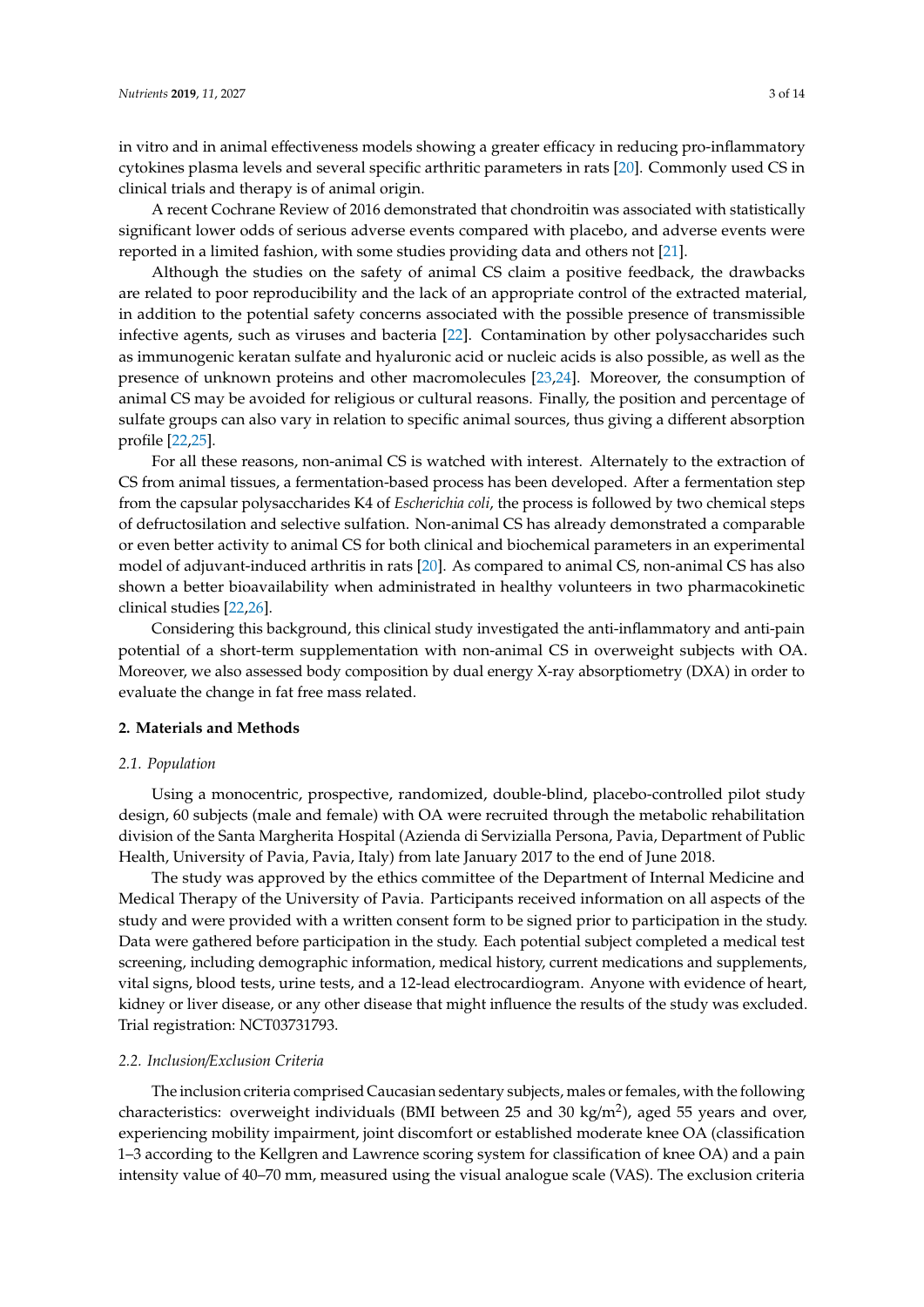comprised clinically significant abnormal physical findings which could interfere with the objectives of the study, clinically significant abnormal laboratory values indicative of physical illness and affected by pathologies, ascertained or presumptive hypersensitivity to the active ingredient tested (i.e., CS), excessive smokers and people with abuse of alcohol, significant history of diseases to lung, liver, heart and kidney that could interfere with the aim of the study, subjects affected or treated for rheumatoid arthritis, and consumption of nutraceuticals or food supplements containing CS for 2 weeks before the start of the study. Recruited participants were instructed to avoid nonsteroidal anti-inflammatory-drugs (NSAIDs) and high-CS-containing foods (animal cartilages, bones, or derivatives such as gelatin) which are known for their anti-inflammatory and/or analgesic effects. In addition, volunteers were instructed not to consume nutraceuticals or food supplements containing CS during the study.

# *2.3. Description of the Intervention*

Eligible men and women were randomly assigned to one of the two groups: the experimental group ( $n = 30$ ) or the placebo group ( $n = 30$ ). The experimental group received 600 mg of Mythocondro<sup>®</sup> daily for 12 weeks. Mythocondro<sup>®</sup> was provided by Gnosis by Lesaffre (Desio, Italy), a business unit of the Lesaffre Group (Marcq-en-Baroeul, France). Table [1](#page-3-0) shows the experimental design for this trial.

<span id="page-3-0"></span>

| Treatment                        | Duration | <b>OA Assessment Times</b>                           |
|----------------------------------|----------|------------------------------------------------------|
| Placebo<br>$(30$ subjects)       | 12 weeks | Pretreatment $(T0)$ , 4 week $(T1)$ , 12 week $(T2)$ |
| Non animal CS<br>$(30$ subjects) | 12 weeks | Pretreatment $(T0)$ , 4 week $(T1)$ , 12 week $(T2)$ |

|  | Table 1. Experimental design of the trial. |  |  |  |
|--|--------------------------------------------|--|--|--|
|--|--------------------------------------------|--|--|--|

Abbreviations: OA, osteoarthritis; CS, chondroitin sulfate.

Test product: Mythocondro<sup>®</sup> is an ichthyic-like CS produced by chemical sulfation of a non-sulfated chondroitin backbone obtained by thermo-acid hydrolysis of the capsular polysaccharide naturally produced by a specific strain of *E. coli* (O5:K4:H4 strain U1-41(ATCC23502)).

Ichthyic-like is related to, or characteristic of, fish but not from an animal source.

The strain is not genetically modified and the final content of endotoxins is monitored to guarantee the safety of the final product. The final content of endotoxins is determined by an Limulus amebocyte lysate (LAL) test. The non-animal CS produced according to the process (Mythocondro<sup>®</sup>) is a highly purified, standardized and well-characterized chemical substance. Mythocondro<sup>®</sup> is characterized by the presence of sulfate groups in defined positions, by a constant charge density and a defined molecular mass range. Mythocondro $\mathcal{B}$  is substantially monosulfated, mainly on the 6-carbon position (C6S), possessing few or no sulfation on the 4-carbon position (C4S), and being very similar to ichthyic natural CS. Mythocondro<sup>®</sup> is further characterized by the absence of trisulfated and polysulfated disaccharides and having a lower molecular weight (1000–5000 daltons) than CS extracted from animal tissues. Its charge density ranges from 1.0 to 1.25. Mythocondro $\mathcal{D}$  sulfation pattern and its charge density confer to this polysaccharide a shark-like composition. The batch-to-batch homogeneity is warranted by analytical controls aimed to deliver batches according to a strictly defined specification sheet. Mythocondro<sup>®</sup> is also characterized by an extremely low protein contamination ( $\leq 0.5\%$ ) batch-to-batch controlled, with an evident advantage in avoiding allergic reactions in consumers.

The experimental product was presented in the form of a 1.02 g tablet, containing 600 mg of Mythocondro® and excipients such as microcrystalline cellulose, mannitol, stearic acid, polyvinylpyrrolidone (PVP), silicon dioxide, sodium croscarmellose and magnesium stearate. Each participant was asked to consume one tablet a day for 12 weeks to be swallowed with a glass of water. The placebo product consisted of tablets  $(1.02 \text{ g})$  of similar flavor and appearance as the experimental product. Placebo tablets contained microcrystalline cellulose, mannitol, stearic acid, PVP, silicon dioxide, sodium croscarmellose and magnesium stearate but lacked the active ingredient.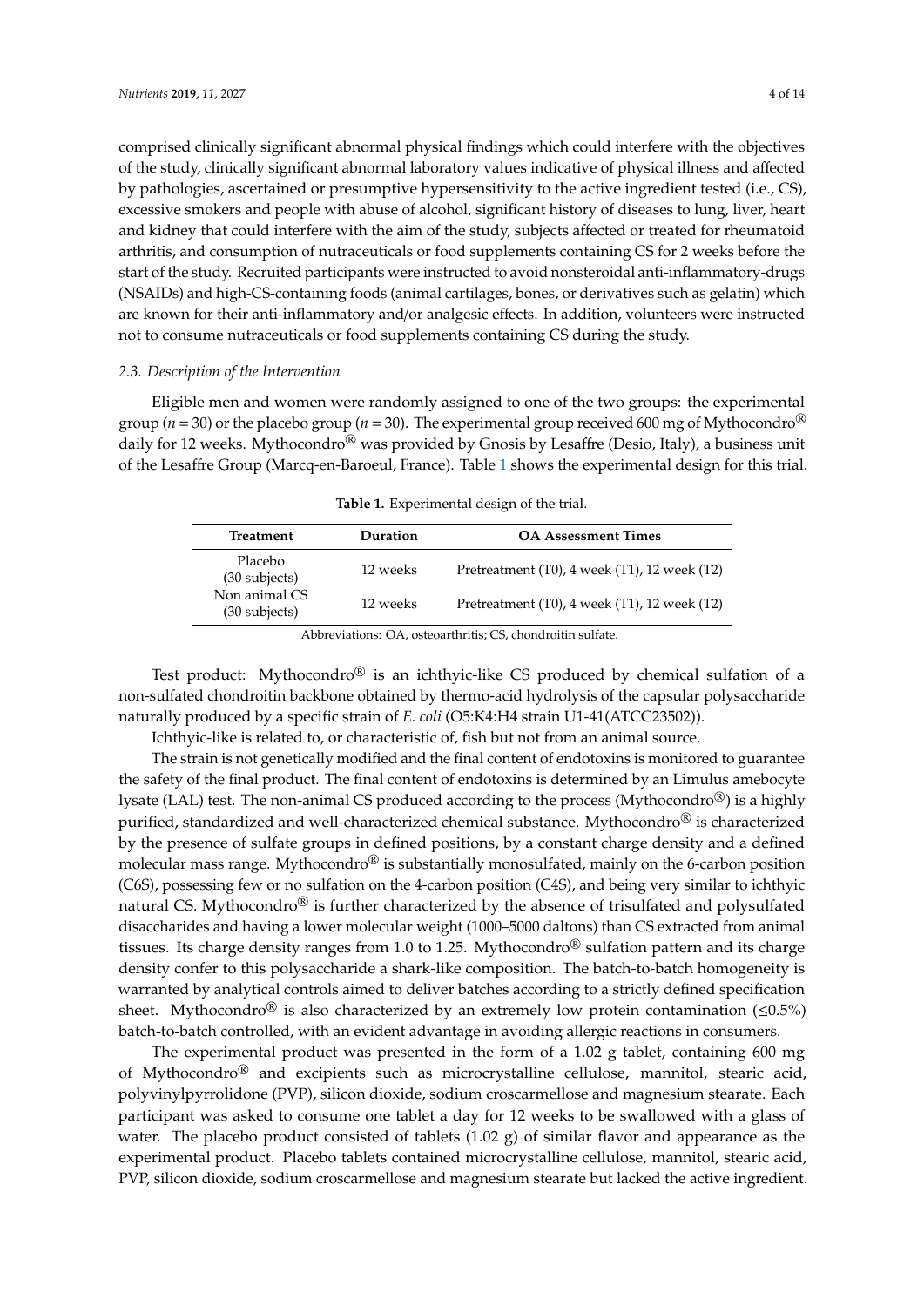Each participant consumed one placebo tablet per day for 12 weeks with the same modality as the experimental product.

### *2.4. Assessment of Experimental Product Tolerance*

Non-animal CS tolerance was established by relying on the absence of side effects, i.e., gastrointestinal symptoms such as nausea and diarrhea. Participants were assessed for any side effects of supplements intake on a daily basis by telephone conversation with a registered dietician. None of the participants refused to take the supplement, and no side effects were reported.

## *2.5. Assessment of the E*ff*ectiveness of the Experimental Product*

One of the main endpoints of the study was the evaluation of the analgesic potential of the tested product performed at the end of the supplementation period (12 weeks) by using the VAS scale and the Western Ontario and McMaster Universities Arthritis (WOMAC) index and the recovery of knee functions and ability using the Tegner Lysholm Knee Scoring (TLKS) scale.

The endpoints include the evaluation of the systemic anti-inflammatory potential of the tested product determined by evaluating CRP level and ESR in blood, the effect of the tested product on the improvement of quality of life after 12 weeks of supplementation using the ShortForm36 (SF-36) health survey, and the effect of the tested product on the body composition at week 4.

Eligible subjects were invited to the study site for three visits during the 12-week study period, which included a baseline visit (Time-0), follow-up visit (week 4), and end-of-study visit (week 12).

During each visit, knee pain and ability were evaluated using the WOMAC index and the TLKS scale, respectively. Furthermore, health-related quality of life was evaluated using the SF-36 questionnaire and inflammation markers were analyzed in plasma for CRP and whole blood for ESR. Body composition was measured by DXA, while pain intensity was measured every day both at motion and at rest on the VAS scale and treatment compliance was tracked every day together with VAS evaluation.

#### *2.6. Pain and Knee Function Assessment*

# 2.6.1. Assessment of knee function by WOMAC Index

The WOMAC pain scale consists of five questions that assess pain while walking on a flat surface, going up or down stairs, in bed at night, sitting or lying, and standing upright. The responses are recorded on a five-point Likert scale, with a higher score representing a greater level of pain. This scale is validated and reliable in hip and knee OA populations [\[27\]](#page-13-2). The WOMAC measures five items for pain (score range 0–20), two for stiffness (score range 0–8), and 17 for functional limitation (score range 0–68). Physical functioning questions cover everyday activities such as stair use, standing up from a sitting or lying position, standing, bending, walking, getting in and out of a car, shopping, putting on or taking off socks, lying in bed, getting in or out of a bath, sitting, and heavy and light household duties.

# 2.6.2. Assessment of knee symptoms and function by the TLKS Scale

Each patient completed a self-report questionnaire TLKS, related to knee symptoms and function. It includes the following eight items: limp, support, locking, instability, pain, swelling, stair climbing, and squatting. Each possible response to the items gives an arbitrary score on an increasing scale ranging from 0 to 100 with a higher score indicative of better ability [\[28\]](#page-13-3).

# 2.6.3. Visual Analogue Scale of Pain

VAS measures a characteristic or attitude ranging across a continuum of values and cannot be directly measured. For example, the amount of pain that a patient feels ranges across a continuum from none to an extreme amount of pain. The VAS score is determined by measuring in millimeters from the left hand end of the line to the point that the patient marks [\[29\]](#page-13-4).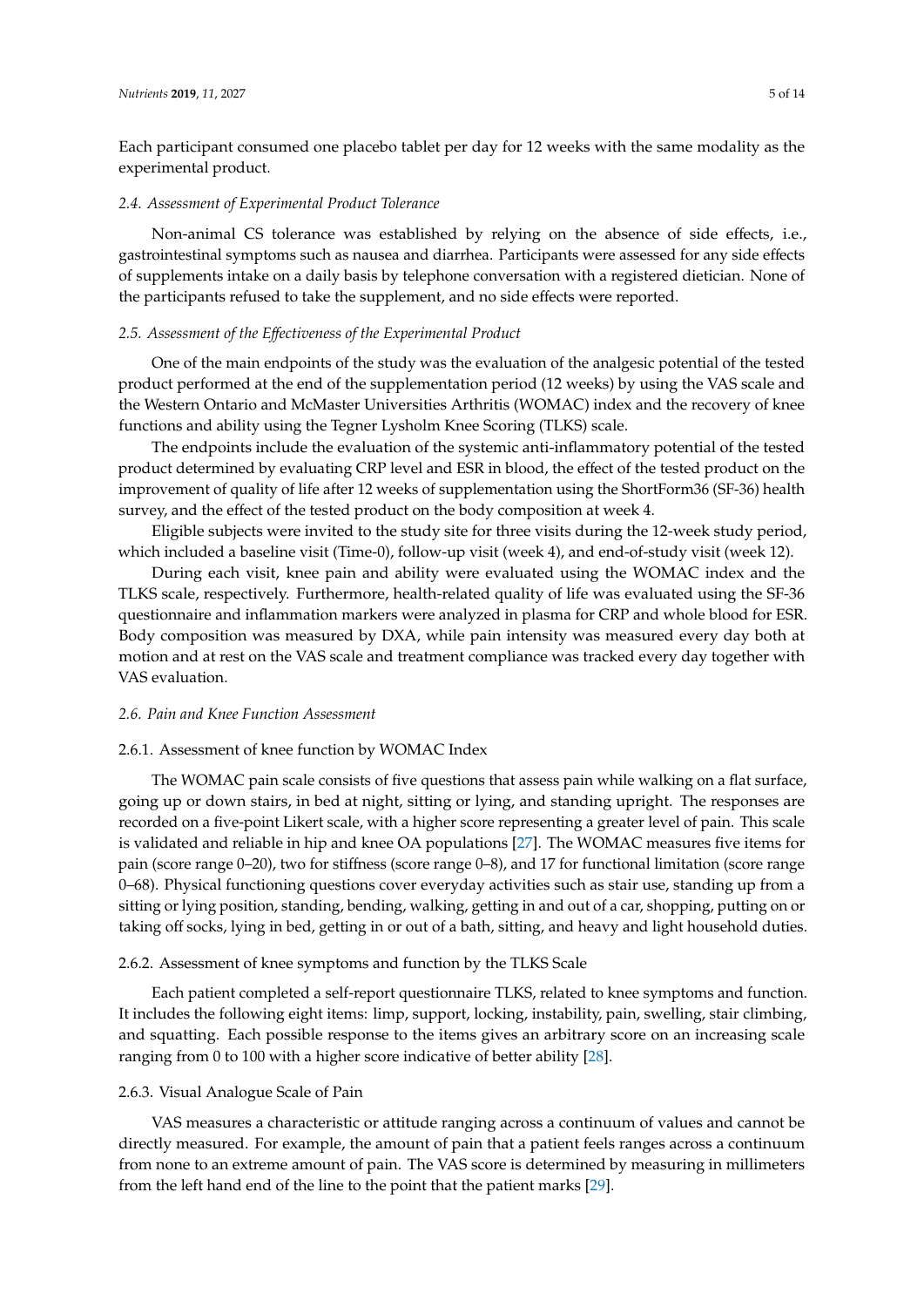# *2.7. Assessment of Quality of Life*

The SF-36 Bodily Pain Scale (SF-36 BPS) is one of eight subscales of the medical outcomes study SF-36 questionnaire, a generic measure of health status designed for use in population surveys. The Medical Outcomes Study (MOS) 36-item Short Form survey subscale assesses body pain as a dimension of health status [\[30\]](#page-13-5).

#### *2.8. Inflammation Biochemical Parameters*

CRP level was measured by particle-enhanced immunone phelometry on a Behring Nephelometer analyzer using the relevant kit (Dade Behring, Marburg, Germany) while ESR was analyzed by capillary photometry method using Test-1 (Alifax, Padova, Italy). Blood samples were taken from each patient in their fasting state at baseline at 8.00 a.m.

#### *2.9. Assessment of Body Composition*

Body composition was measured at baseline and at week 12 by DXA, using a Lunar Prodigy DEXA (GE Medical Systems, Waukesha, WI, USA). Fat mass, android fat and visceral fat data were derived from DXA using the DXA Prodigy enCORE software (version 17; GE Healthcare, Waukesha, WI, USA). Visceral adipose tissue (VAT) volume was estimated using a constant correction factor (0.94 g/cm<sup>3</sup>). The software automatically places a quadrilateral box which represents the android region, outlined by the iliac crest and with a superior height equivalent to 20% of the distance from the top of the iliac crest to the base of the skull [\[31](#page-13-6)[,32\]](#page-13-7).

#### *2.10. Run-In, Randomization and Masking*

On completion of the baseline assessment, participants were provided with a 12-week supply of experimental or placebo study capsules (blinded to content) and the 60-day VAS. All participants were randomly assigned (1:1) to take, once daily, two capsules each of: non-animal CS or matching placebo.

# *2.11. Sample Size*

Following the previous study by Cohen et al. in 2004 [\[33\]](#page-13-8), a statistical power calculation performed prior to the trial determined that to detect a difference of 2 cm in VAS pain reduction between the placebo and active treatment groups with 80% power required at least 25 patients in each group (based on a 2-tailed, 2-sample t-test with 5% significance level and assuming the 2 groups had an equal standard deviation of 2.5 cm).

#### *2.12. Statistical Analysis*

Statistical analyses were performed using SPSS 21.0 (SPSS, Inc., Chicago, IL, USA). The sample size was not calculated as this was a pilot study. Mean and standard deviation (SD) for all variables were given as descriptive statistics.

Continuous variables were calculated between groups by means and SDs, including the endpoints, with Student's two-sample t-test. Chi-square analysis and Fisher's test were used for calculating differences for categorical variables, such as gender distribution between the experimental and the placebo group. The endpoints of this randomized trial were continuous variables, the analysis of covariance (ANCOVA) with pre-treatment measurements as a covariate (age) was used to compare the two groups as "mean change" pre-post treatment from week 0 to week 12. The general linear model (GLM) univariate analysis of covariance procedure provides regression analysis and analysis of variance for one dependent variable by one or more factors and/or variables. Using this GLM procedure, it is possible to test null hypotheses about the effects of other variables (for example, age) on the means of a single dependent variable. To estimate the intra-group effects of pre-post interventions (non-animal CS and placebo) on free fat mass (FFM), fat mass (FM), VAT, and all variables of SF-36, TLKS and WOMAC scale and inflammation markers (CRP and ESR), an analysis of covariance was performed using as a covariate the baseline values of age (age is a strong determinant). These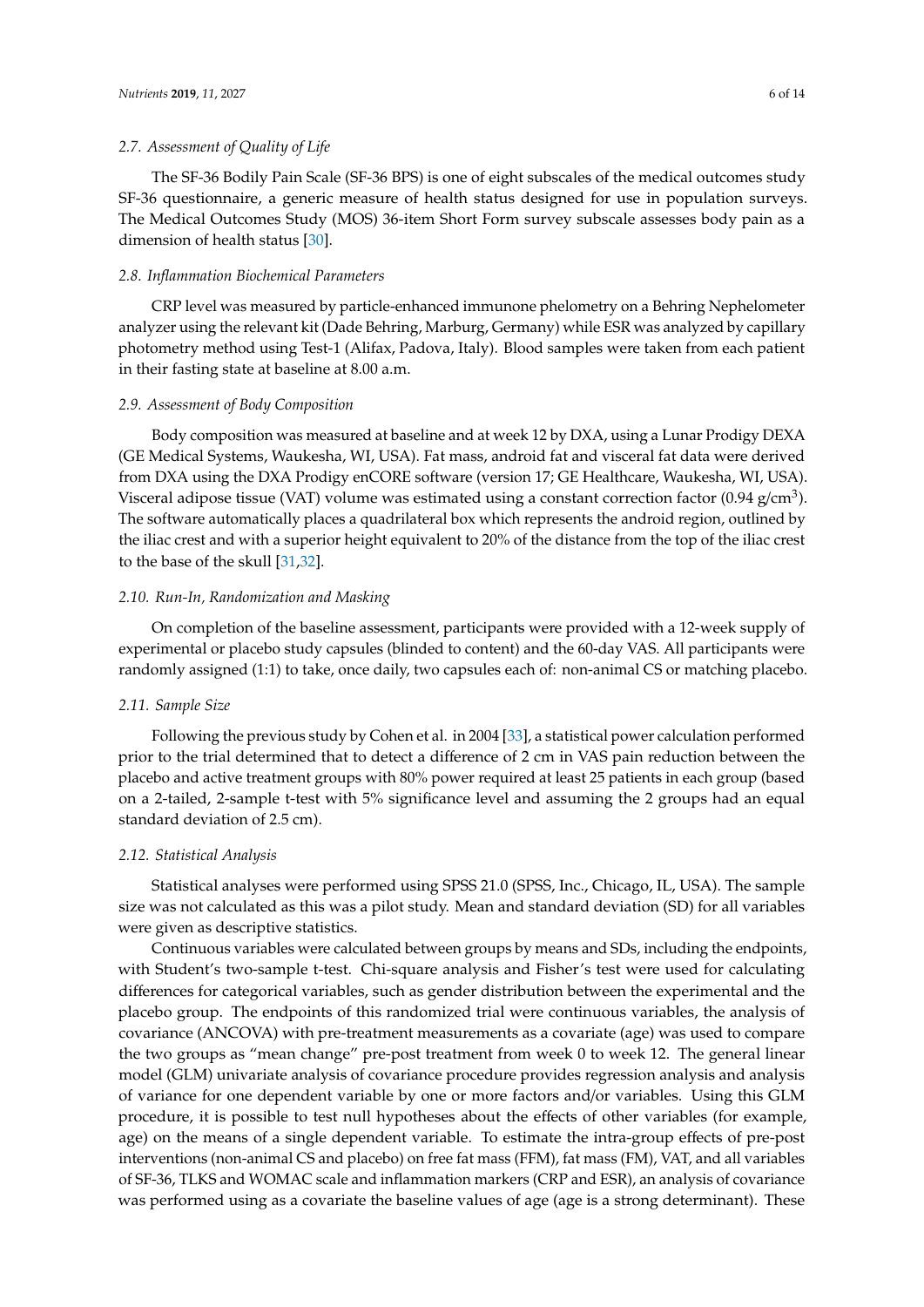age-adjusted differences (and their 95% confidence intervals, CI) between the experimental and the placebo group were estimated. The effects for each group across time (three different instances) were separately analyzed using ANCOVA for repeated measures. Repeated measures which assessed the interaction by time for type of intervention has been observed for the TLKS and WOMAC scales and inflammation markers (CRP and ESR). In addition, ANCOVA was used to assess between-group differences for all variables (group B versus group A) (and their 95% CI) using baseline age value (for the corresponding time) as a covariate. Differences for VAS scale values for each day and between groups were assessed comparing the mean value between groups with independent means. The level of statistical significance was set at *p* < 0.05.

# **3. Results**

# *3.1. Characteristics at Baseline*

As described in Table [1,](#page-3-0) a total of 60 subjects completed the study. No dropouts were experienced during the trial and no side effects were reported at any moment.

Descriptive statistics of the sample at baseline are presented in Table [2.](#page-6-0) There were no significant differences at baseline for any of the variables.

Table [3](#page-7-0) shows the within-group mean changes from baseline to week 12. In addition, the same table shows the treatment effect between groups.

<span id="page-6-0"></span>

| <b>Variables</b>                     | <b>PLACEBO</b><br>(Mean; SD) | <b>Non Animal CS</b><br>(Mean; SD) | <b>TOTAL SAMPLE</b><br>(Mean; SD) | P Value between<br><b>Groups at Baseline</b> |
|--------------------------------------|------------------------------|------------------------------------|-----------------------------------|----------------------------------------------|
| Demographic<br>Characteristics       |                              |                                    |                                   |                                              |
| Gender (F: Female/M: Male)           | 30 (0F/10M)                  | 30 (18F/12M)                       | 60 (38F/22M)                      | 0.568                                        |
| Age (years)                          | 62.77(8.23)                  | 62.53(9.25)                        | 62.64(8.73)                       | 0.924                                        |
| Height (m)                           | 1.62(0.12)                   | 1.59(0.10)                         | 1.60(0.11)                        | 0.321                                        |
| Weight (kg)                          | 74.52 (20.34)                | 71.76 (16.62)                      | 72.98 (18.20)                     | 0.609                                        |
| <b>Body composition</b>              |                              |                                    |                                   |                                              |
| BMI $(kg/m2)$                        | 27.56 (3.38)                 | 27.88 (3.60)                       | 27.74 (3.47)                      | 0.743                                        |
| FFM(g)                               | 41,977.77 (9000.14)          | 42,777.42 (8123.84)                | 42,425.58 (8440.48)               | 0.746                                        |
| FM(g)                                | 30,377.13 (12,528.26)        | 26,641.00 (12,845.20)              | 28,284.90 (12,715.93)             | 0.300                                        |
| <b>VAT</b>                           | 1185.50 (997.38)             | 1087.11 (725.64)                   | 1131.28 (850.22)                  | 0.701                                        |
| Knee pain and function               |                              |                                    |                                   |                                              |
| TLKS $(0-100)$ pts                   | 68.31 (12.00)                | 64.17 (14.64)                      | 66.00 (13.57)                     | 0.278                                        |
| WOMAC $(0-96)$ pts                   | 42.93 (14.35)                | 46.22 (15.73)                      | 44.77 (15.07)                     | 0.445                                        |
| Quality of life                      |                              |                                    |                                   |                                              |
| SF-36: Physical Activity             | 67.04 (25.66)                | 58.75 (16.97)                      | 62.40 (21.41)                     | 0.201                                        |
| SF-36: Physical Role<br>Limitations  | 59.77 (39.26)                | 54.46 (44.12)                      | 56.80 (41.72)                     | 0.655                                        |
| SF-36: Physical Pain                 | 49.00 (12.99)                | 46.32 (16.34)                      | 47.50 (14.88)                     | 0.552                                        |
| SF-36: General Health                | 55.59 (15.17)                | 55.17 (16.22)                      | 55.36 (15.60)                     | 0.927                                        |
| SF-36: Vitality                      | 50.22 (13.75)                | 53.75 (16.47)                      | 52.20 (15.29)                     | 0.404                                        |
| SF-36: Social Activities             | 71.90 (19.24)                | 70.28 (18.99)                      | 71.00 (18.92)                     | 0.767                                        |
| SF-36: Emotional Role<br>Limitations | 77.18 (37.69)                | 71.32 (39.31)                      | 73.90 (38.32)                     | 0.595                                        |
| SF-36: Mental Health                 | 58.00 (17.94)                | 64.14 (16.24)                      | 60.97 (17.27)                     | 0.235                                        |
| Inflammation                         |                              |                                    |                                   |                                              |
| $ESR$ (mm/h)                         | 22.31 (20.01)                | 16.42 (6.80)                       | 19.02 (14.35)                     | 0.198                                        |
| $CRP$ (mg/dL)                        | 0.22(0.26)                   | 0.18(0.24)                         | 0.20(0.25)                        | 0.603                                        |

**Table 2.** Descriptive statistics of the sample at baseline.

The values in the table are expressed as mean value (standard deviation, SD). Abbreviations: CS, chondroitin sulfate; BMI, body mass index; FFM, free fat mass; FM, fat mass; VAT, visceral adipose tissue; TLKS, Tegner Lysholm Knee Score; WOMAC, Western Ontario and McMaster Universities Osteoarthritis Index; ESR, erythrocyte sedimentation rate; CRP, C-reactive protein.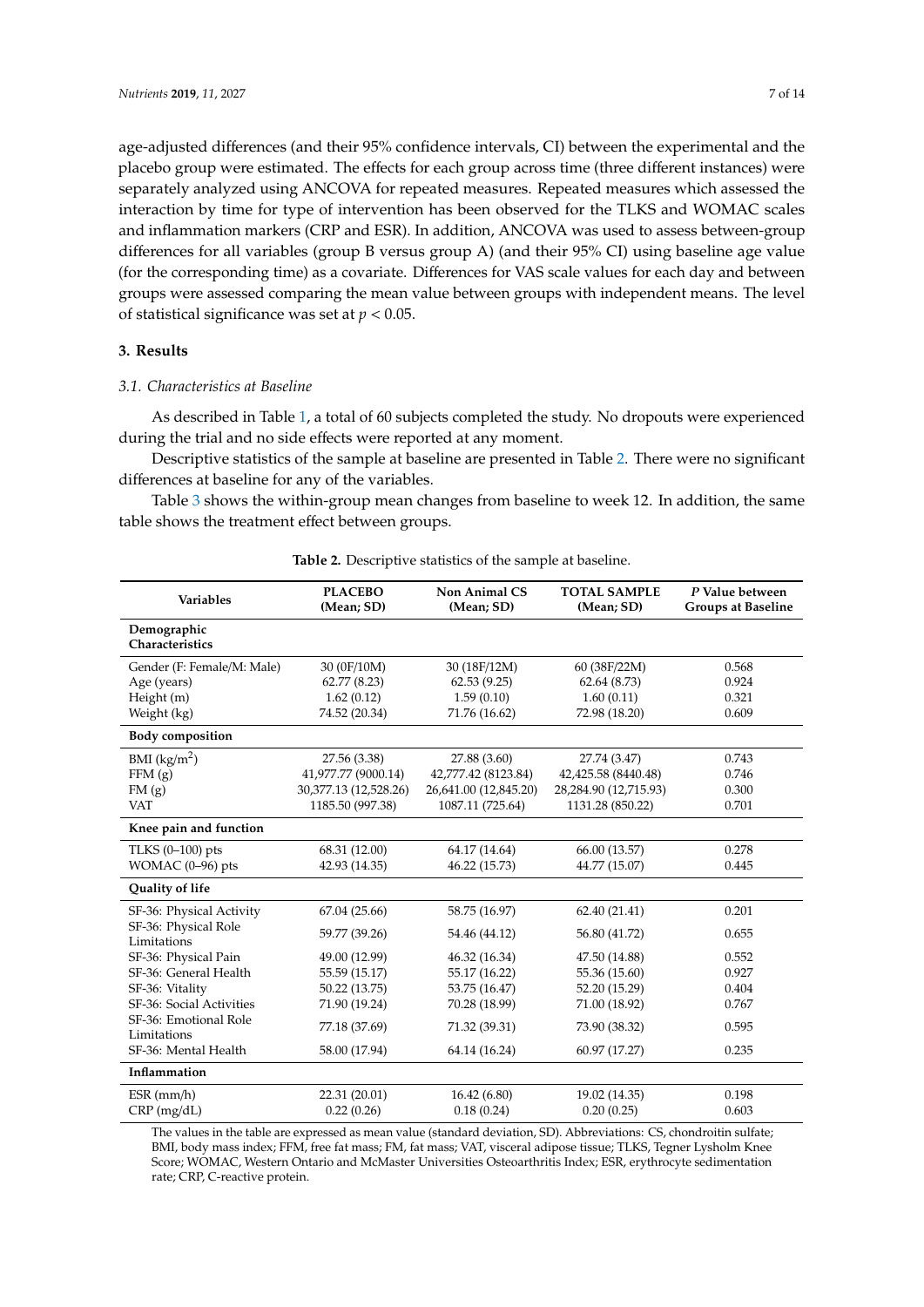| <b>Variables</b>                          | <b>PLACEBO</b><br>Intra-Group<br>$\Delta$ Change and CI 95% | Non animal CS<br>Intra-Group<br>$\Delta$ Change and CI 95% | <b>Treatment Effect between Groups</b><br>(Non-Animal CS Minus Placebo)<br>$\Delta$ Change and CI 95% | $p$ -Value<br>between Groups |
|-------------------------------------------|-------------------------------------------------------------|------------------------------------------------------------|-------------------------------------------------------------------------------------------------------|------------------------------|
| <b>Body composition outcomes</b>          |                                                             |                                                            |                                                                                                       |                              |
| Weight (kg)                               | $-2.29(-8.61; 4.02)$                                        | $-3.75(-9.37; 1.88)$                                       | $-1.45$ ( $-9.91$ ; 7.01)                                                                             | 0.507                        |
| BMI $(kg/m2)$                             | $0.07 (-0.22; 0.36)$                                        | $-0.18$ ( $-0.45$ ; 0.08)                                  | $-0.253(-0.65; 0.14)$                                                                                 | 0.140                        |
| FFM(g)                                    | $81.92 (-466.79; 630.62)$                                   | $538.53 * (52.16; 1024.90)$                                | $456.61 (-276.66; 1189.89)$                                                                           | 0.150                        |
| FM(g)                                     | $-68.70(-810.54; 673.14)$                                   | $-719.38(-1376.94; -61.81)$                                | $-650.67$ ( $-1642.05$ ; 340.70)                                                                      | 0.134                        |
| VAT $(g)$                                 | $-223.41(-391.89; -54.94)$                                  | $-164.16$ $(-335.52; +7.21)$                               | 59.26 (-181.39; 299.91)                                                                               | 0.240                        |
| Knee pain and function                    |                                                             |                                                            |                                                                                                       |                              |
| TLKS (score)                              | $-1.04(-4.83; 7.75)$                                        | $9.60 * (6.24; 12.96)$                                     | 10.64 (5.57; 15.70)                                                                                   | p < 0.001                    |
| WOMAC (score)                             | 3.54(0.65; 6.42)                                            | $-8.70*(-11.25;-6.14)$                                     | $-12.24 (-16.01; -8.38)$                                                                              | p < 0.001                    |
| Quality of life                           |                                                             |                                                            |                                                                                                       |                              |
| SF-36: Physical Activity (score)          | $0.05(-4.54; 5.93)$                                         | $5.99 * (1.43; 10.55)$                                     | $5.294 (-1.65; 12.23)$                                                                                | 0.091                        |
| SF-36: Physical Role Limitations (score)  | $-4.19(-19.47; 11.09)$                                      | $6.14 (-7.16; 19.45)$                                      | $-10.33(-30.54; 9.92)$                                                                                | 0.215                        |
| SF-36: Physical Pain (score)              | $-0.58$ ( $-7.75$ ; $+6.60$ )                               | $8.81 * (2.57; 15.06)$                                     | $9.39(-0.12; 18.91)$                                                                                  | 0.053                        |
| SF-36: General Health (score)             | $0.06(-6.11; 6.24)$                                         | $-0.32$ ( $-5.70$ ; 5.05)                                  | $-0.39(-8.58; +7.80)$                                                                                 | 0.641                        |
| SF-36: Vitality (score)                   | $0,10(-5.25; 8.84)$                                         | $0.53(-5.60; +6.67)$                                       | $-1.26$ ( $-10.60$ ; 8.08)                                                                            | 0.546                        |
| SF-36: Social Activities (score)          | $-8.09(-17.14; 0.94)$                                       | $-0.37(-8.24; 7.50)$                                       | $7.72(-4.26; 19.71)$                                                                                  | 0.139                        |
| SF-36: Emotional Role limitations (score) | $-6.25(-19.97; 7.46)$                                       | $1.30(-13.23; 10.75)$                                      | $4.96(-13.23; 23.51)$                                                                                 | 0.406                        |
| SF-36: Mental Health (score)              | $-2.00(-8.90; 4.90)$                                        | $-4.07$ ( $-9.84$ ; 1.71)                                  | $-2.06$ ( $-11.70$ ; 6.94)                                                                            | 0.449                        |
| <b>Inflammation markers</b>               |                                                             |                                                            |                                                                                                       |                              |
| $ESR$ (mm/h)                              | $0.04 (-2.56; 3.75)$                                        | $-4.41*(-7.14;-1.69)$                                      | $-5.01$ ( $-9.18$ ; $-0.84$ )                                                                         | p < 0.01                     |
| $CRP$ (mg/dL)                             | $0.21 (-2.56; 3.75)$                                        | $-0.08*(-0.16;-0.01)$                                      | $-0.14$ $(-0.26; -0.04)$                                                                              | p < 0.01                     |

**Table 3.** Within-group mean changes from baseline (from day 0 to the end of the supplementation) for clinical markers. \* in bold: value with  $p < 0.05$ .

<span id="page-7-0"></span>Abbreviations: CS, chondroitin sulfate; BMI, body mass index; FFM, free fat mass; FM, fat mas; VAT, visceral adipose tissue; TLKS, Tegner Lysholm Knee Score; WOMAC, Western Ontario and McMaster Universities Osteoarthritis Index; ESR, erythrocyte sedimentation rate; CRP, C-reactive protein.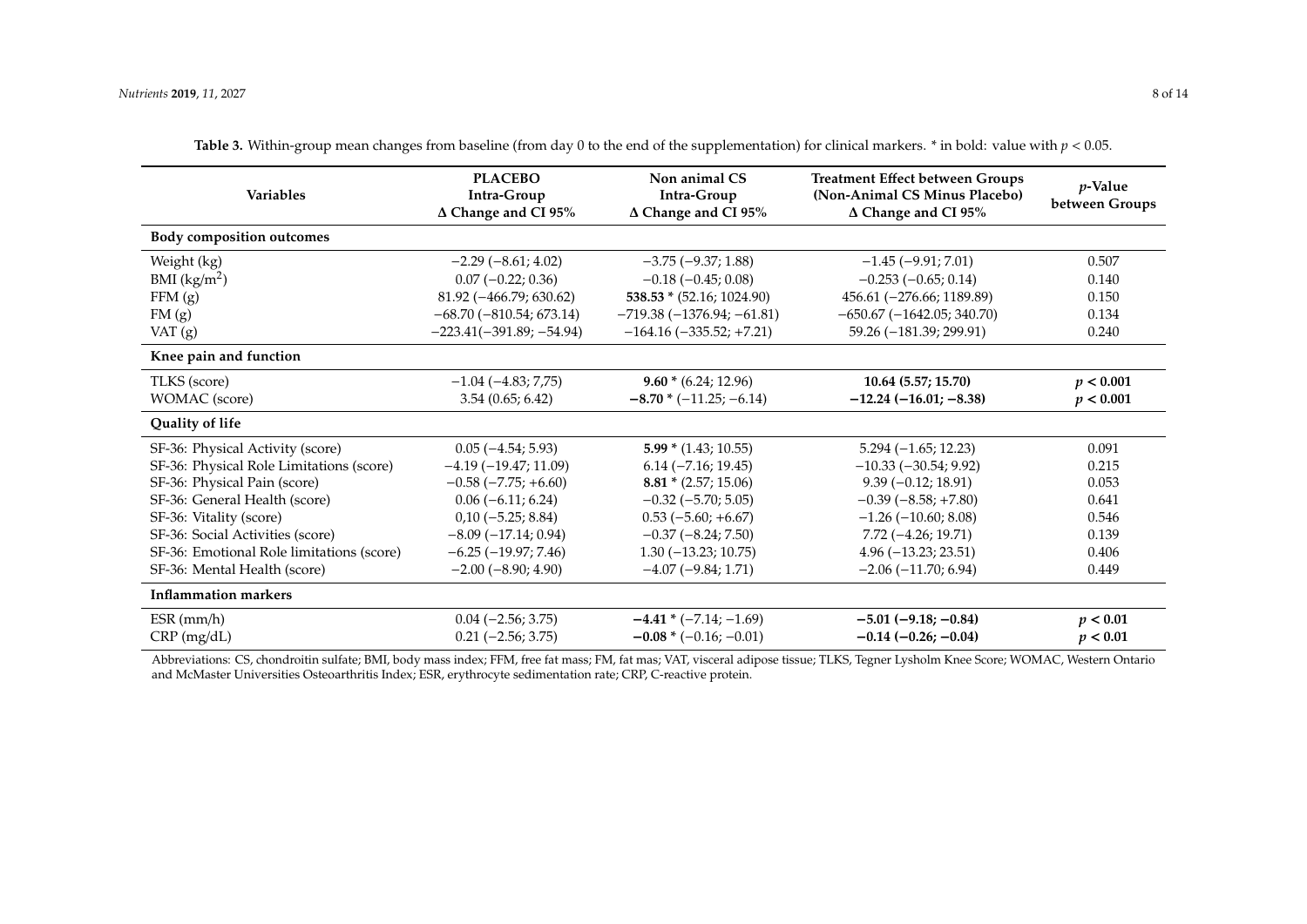#### *3.2. Pain and Motility*

Within-group mean changes from baseline (the beginning to the end of the supplementation period) are shown in Table [3.](#page-7-0) Concerning the endpoints related to ability and pain, the increase in the TLKS score was significant in the group receiving non-animal CS +0.42 \* points (6.24; 12.96). Also, the WOMAC score decreased (with a lower score representing an improvement of pain level over time) within the non-animal CS group −8.70 \* points (−11.25; −6.14) and it was statistically significant compared to the placebo group. Between groups analysis showed that concerning the endpoints of ability, the increase in the TLKS score was significant in the group receiving non-animal CS when compared to the placebo group (+10.64 pts; CI 95%: 5.57; 15.70;  $p < 0.001$ ). In particular, TLKS showed an increase (+13.71%) in the experimental group receiving non-animal CS and a decrease (−1.57%) in the placebo group (group A).The decrease in WOMAC scores over time for the non-animal CS group was statistically significant compared to the placebo group (−12.24 pts; CI 95%: −16.01; −8.38;  $p < 0.001$ ).

#### *3.3. Inflammation*

As far as ESR is concerned, a significant reduction of −4.41 \* (mg/dL) (−7.14; −1.69) was observed in the non-animal CS compared to the placebo group. Similarly, CRP showed a significant reduction of −0.08 \* (mm/h) (CI 95%: −0.16; −0.01) in the non-animal CS group compared to the placebo group. Regarding the ESR, the between-groups analysis showed that the non-animal CS group had a significant reduction of −5.01 mm/h (CI 95%: −9.18; −0.84; *p* < 0.01) when compared to the placebo group. Pre-post treatment mean change was significant only in the experimental group ( $p < 0.05$ ). Similarly, CRP showed a significant reduction of −0.14 mg/dL (CI 95%: −0.26; −0.04; *p* < 0.01) between the non-animal CS and the placebo group.

## *3.4. Body Composition*

FFM improved significantly in the non-animal CS group  $+538.53$  g (CI 95%, 52.16; 1024.90) (*p* < 0.05), while no significant variation was observed in the placebo group.

# *3.5. Quality of Life*

No significant changes of the SF-36 evaluations were observed in the placebo group while in the non-animal CS group, the pain score increased by 5.99 points and 8.81 points, respectively (both *p* < 0.05). The between-groups difference for SF-36: Physical pain score was nearly significant  $(p = 0.053)$  at the end of the supplementation period (12 weeks).

# *3.6. Side E*ff*ects*

No significant side effects were observed in the experimental group.

Figure [1](#page-9-0) shows the differences in VAS values for each day and between groups were assessed comparing the mean value between groups with independent means. As shown in Figure [1,](#page-9-0) the VAS reported an improvement of pain in the non-animal CS group for both left and right knees (*p* = 0.001).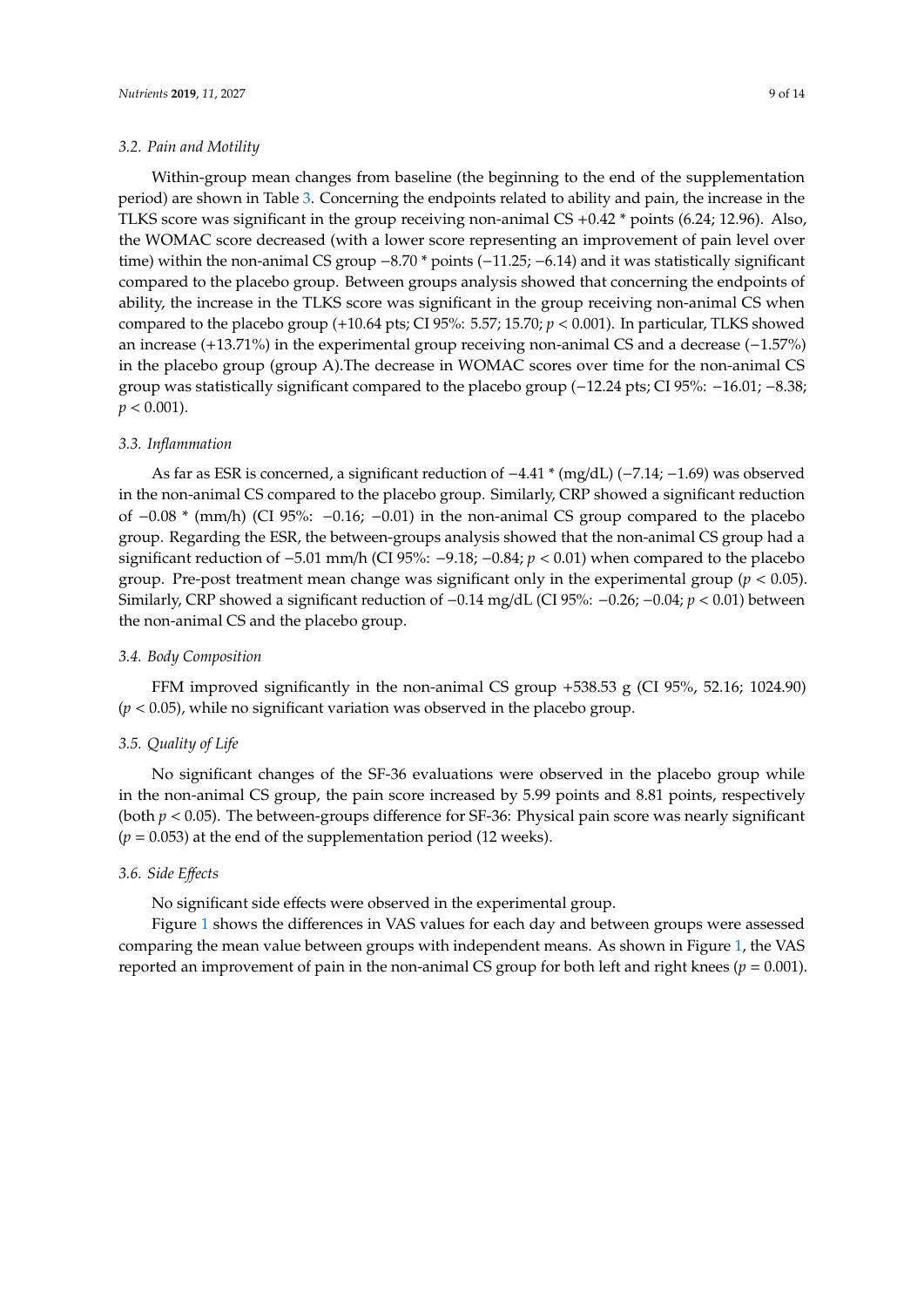<span id="page-9-0"></span>

**Figure 1.** Visual analogue scale (VAS) of left and right knee. In both knees the VAS differences **Figure 1.** Visual analogue scale (VAS) of left and right knee. In both knees the VAS differences between groups are statistically significant over time ( $p < 0.05$ ).

# **4. Discussion 4. Discussion**

In the present randomized, double-blind, placebo-controlled pilot study, the effectiveness of In the present randomized, double-blind, placebo-controlled pilot study, the effectiveness of non-animal CS has been demonstrated in humans for the first time by supplementing 30 individuals non-animal CS has been demonstrated in humans for the first time by supplementing 30 individuals affected by moderate knee OA with Mythocondro® for 12 weeks versus a placebo. affected by moderate knee OA with Mythocondro® for 12 weeks versus a placebo.

The main finding of our study was the significant increase in the TLKS, representing an The main finding of our study was the significant increase in the TLKS, representing an improvement in articular function and the decrease in WOMAC score, representing a decrease in the level of pain.

Regarding the short time effects of non-animal CS, only after four weeks the differences in pain Regarding the short time effects of non-animal CS, only after four weeks the differences in pain (VAS scale) between the two groups were significant for both right and left legs and this gap (VAS scale) between the two groups were significant for both right and left legs and this gap increased over time.

These results are comparable to those obtained with animal CS. Regarding the benefits of CS, recent meta-analysis by Honvo et al. [34] that represented a total of 3791 participants, 1886 of whom a recent meta-analysis by Honvo et al. [\[34\]](#page-13-9) that represented a total of 3791 participants, 1886 of whom received oral CS, and 1905 were randomized to placebo, showed that CS provides moderate pain received oral CS, and 1905 were randomized to placebo, showed that CS provides moderate pain benefit in OA patients and has a large effect on function in knee OA, however with large inconsistency [\[34\]](#page-13-9).

One of the possible explanations could be that pharmaceutical-grade CS preparations have a high degree of standardized purity, contrary to the non-pharmaceutical-grade preparations [\[35\]](#page-13-10).

For this reason, the ESCEO have recommended only the patented pharmaceutical-grade preparations of crystalline glucosamine sulfate and CS to ensure clinical benefit for patients with  $\mathcal{P}$  present glucosamine glucosamine sulfate and  $\mathcal{P}$  to ensure clinical benefit for patients with OA to ensure clinical benefit for patients with OA to ensure clinical benefit for patients with OA to ensure clini OA [\[36\]](#page-13-11).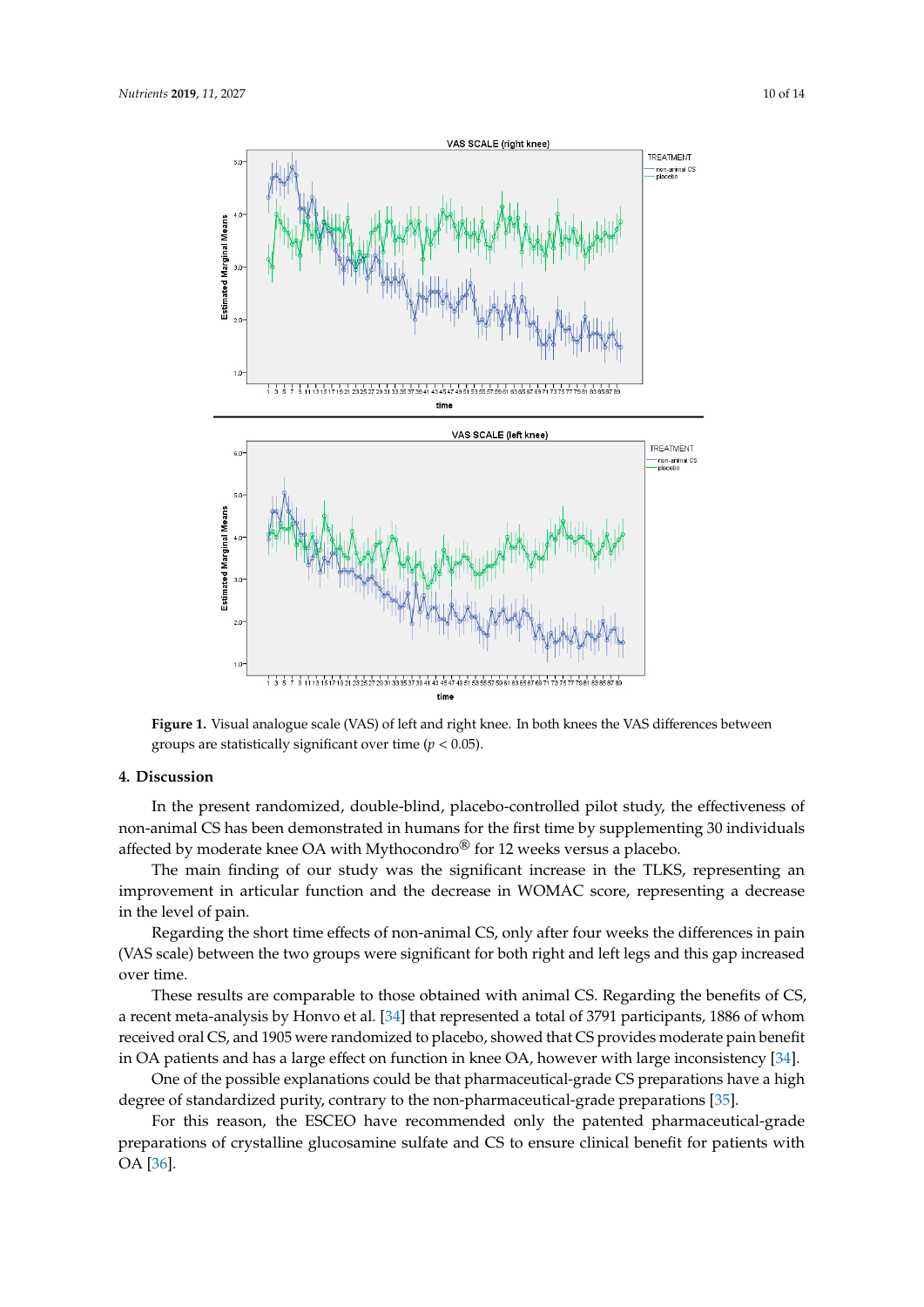Contrary to our results, a recent Cochrane review demonstrated that animal CS (alone or in combination with glucosamine) was better than placebo in improving pain in short-term studies including participants with osteoarthritis [\[21\]](#page-12-15). In this review, Singh et al. [\[21\]](#page-12-15) compared forty-three randomized controlled trials of two weeks' duration or longer in a meta-analysis comprising 4962 participants treated with chondroitin, alone or added with glucosamine, and 4148 participants given placebo or another control (NSAIDs). Most of these trials were in knee OA, with a few in hip and hand OA. WOMAC, VAS and Lequesne's index were the major outcomes considered as well as the SF-36 questionnaire for the quality of life assessment. The review reports a reduction in knee pain (WOMAC). An improvement in the quality of life, knee function and disability has also been reported.

In the present study, a significant reduction of CRP plasma level and ESR was observed in the treated group over time as compared to the placebo group, indicating a clinically relevant activity.

Reduction of CRP and ESR anyway is statistically significant but moderately low, in addition our cohort of subjects being in the normal range at baseline, it could not be interpreted as an anti-inflammatory effect of non-animal CS. The explanation discussed is only an orientation of our data, with potential applications in subjects with CRP and ESR not in a normal range [\[37\]](#page-13-12).

In accordance with our data, the recent systematic review and meta-analysis by Jin et al. highlights that in particular, a low-grade systemic inflammation may play a greater role in symptoms rather than radiographic changes in OA [\[38\]](#page-13-13).

Recently, CRP reduction was also observed in adjuvant arthritic rats treated with Mythocondro<sup>®</sup> by Bauerovaet al. [\[20\]](#page-12-14). The anti-inflammatory activity of Mythocondro<sup>®</sup> is also in accordance with the described anti-inflammatory effect of CS at the synovial membrane and chondrocytes levels [\[39\]](#page-13-14), where CS demonstrated the ability of counteracting interleukin 1 (IL1)-induced nuclear translocation of nuclear factor kB (NF-kB) in synoviocytes and chondrocytes.

Regarding body composition assessed by DXA, in the present study, FFM showed a significant improvement in the non-animal CS receiving group. This is likely related to the increase of daily activities due to the analgesic effects exerted by CS.

These findings have not been previously reported in the literature. Also the VAT decrease, although not reaching a formal statistical significance, maybe associated to the FFM increase itself or correlated with the reduction of inflammatory markers (CRP and ESR) found in the treated group, since VAT accumulation is a source of pro-inflammatory cytokines and is associated to a CRP increase [\[40\]](#page-13-15).

Concerning the quality of life assessment, the SF-36 evaluations showed significance in the physical pain and physical activity sections when considering the intra-group variations. These results obtained with non-animal CS are in agreement with those reported with animal CS in The Multicenter Osteoarthritis intervention trial with SYSADOA (MOVES), but we have to highlight that a fixed combination of CS with glucosamine was used in the MOVES trial and not CS alone, as done in the present study.

The MOVES trial found that a fixed-dose combination of CS plus glucosamine has comparable efficacy to Celecoxib in reducing pain. Similar improvements were seen for VAS and for the pain/discomfort dimension of EuroQoL-5D [\[41\]](#page-13-16). On the other hand, Clegg et al. used the SF-36 to assess the health-related quality of life improvement in a subgroup of patients with moderate-to-severe knee pain and demonstrated that glucosamine and CS alone or in combination may be effective in order to treat knee OA [\[42\]](#page-13-17).

In our study, we chose to evaluate overweight subjects because they are particularly at risk for developing knee OA. Osteoarthritic patients treated with high doses of CS have a lower incidence of coronary heart disease [\[17\]](#page-12-11).

Recent studies in mice and cultured coronary endothelial cells have reported that CS treatment could lead to the formation of atheromatous plaque. CS also interferes with the TNF-α-induced secretion of IL-6 and IL-8 in monocytes and macrophages. These two locally secreted cytokines are directly related to some adipokines that are intimately linked to the development of atherosclerosis, as well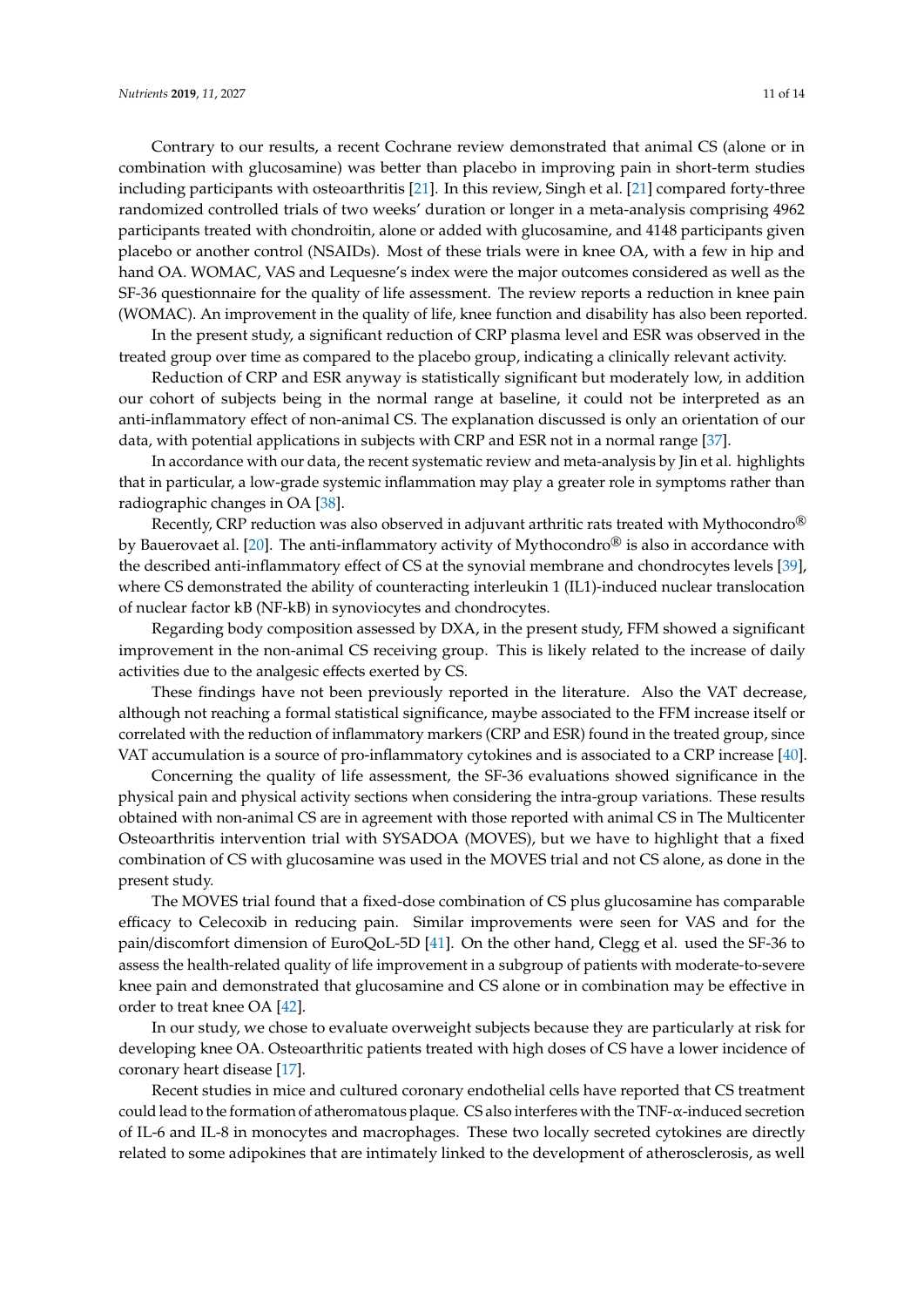as being a risk factor for cardiovascular disease in initially healthy populations [\[42\]](#page-13-17). Nevertheless, no meta-analysis has been carried out to establish this risk factor [\[17\]](#page-12-11).

The present study was a pilot trial that was carried out on a moderate number of subjects over a relatively short period of time. The main limitation of the study is the high variability for markers of inflammation, that could affect the statistical significance in the difference between the groups.

In addition, we included general inflammation markers (but easy to assess in clinical practice). Furthermore, we did not assess the lack of cartilage (i.e., collagen type II, CTX-II) and synovium metabolism (i.e., hyaluronic acid) and lack of physical activity measurements to support the hypothesis of decrease related to FFM.

Probably due to the low number of subjects involved, body composition parameters did not reach a statistical significance. Despite all of these shortcomings, the results of this pilot study are very encouraging and the effectiveness of Mythocondro $\mathcal{B}$  for the management of pain in OA should be confirmed in a larger number of patients for a longer period of treatment. Nonetheless, it is noteworthy that the beneficial effects of Mythocondro<sup>®</sup> were present after a short-term treatment and at a lower dose than usual, with an improvement of the major OA-related parameters comparable to those reported for animal CS preparations [\[21\]](#page-12-15).

Nevertheless, a specific follow up (from month to month) after the treatment has not been evaluated. We reported that the treatment discontinuation brought the patients in a pretreatment clinical symptomatology.

#### **5. Conclusions**

This pilot study, involving a moderate number of subjects, demonstrated for the first time in literature the effectiveness in improving knee function, pain and inflammation markers of a dose of 600 mg/day of non-animal CS supplementation in overweight people with knee OA. It is noteworthy that many of the beneficial effects were present even after four weeks of treatment. It is evident that there are advantages to the use of non-animal CS as a dietary supplement when considering potential side effect issues. Further studies evaluating the activity of both short-term and long-term supplementation with non-animal CS are necessary to confirm our preliminary findings.

**Author Contributions:** Conceptualization, M.R., N.M. and P.P.; Data curation, G.P., D.S., N.M. and S.P.; Formal analysis, S.P.; Investigation, V.B., M.A.F., G.P. and M.N. (Maurizio Naso); Methodology, S.P.; Supervision, M.R., G.I., N.M., S.P., T.A.A. and P.P.; Visualization, M.R. and G.I.; Writing—original draft, M.R., V.B., G.P., T.A.A. and S.P.; Writing—review and editing, C.G., M.N. (Mara Nichetti), M.A.F., D.S., S.P. and T.A.A.

**Funding:** This study was supported by Gnosis by Lesaffre, a business unit of the Lesaffre Group.

**Acknowledgments:** We would like to acknowledge Mike Petteruti (Gnosis Inc. Doylestown, PA, USA) for revising the manuscript. This study was supported by Gnosis by Lesaffre.

**Conflicts of Interest:** N.M. is an employee of Gnosis by Lesaffre, while P.P. has received consultancy fees from Gnosis SpA. The company was not involved in analysis, data collection, or in the writing of the manuscript. Gnosis SpA reviewed and approved the manuscript before submission. No potential conflict of interest was reported by the other authors.

# **References**

- <span id="page-11-0"></span>1. Cross, M.; Smith, E.; Hoy, D.; Nolte, S.; Ackerman, I.; Fransen, M.; Bridgett, L.; Williams, S.; Guillemin, F.; Hill, C.L.; et al. The global burden of hip and knee osteoarthritis: Estimates from the Global Burden of Disease 2010 study. *Ann. Rheum. Dis.* **2014**, *73*, 1323–1330. [\[CrossRef\]](http://dx.doi.org/10.1136/annrheumdis-2013-204763) [\[PubMed\]](http://www.ncbi.nlm.nih.gov/pubmed/24553908)
- <span id="page-11-1"></span>2. Paoloni, M.; Bernetti, A.; Belelli, A.; Brignoli, O.; Buoso, S.; Caputi, A.P.; Catani, F.; Coclite, D.; Fini, M.; Mantovani, L.; et al. Appropriateness of clinical and organizational criteria for intra-articular injectiontherapies in osteoarthritis. A Delphi method consensus initiative among experts in Italy. *Ann. Ist. Super. Sanita* **2015**, *51*, 131–138. [\[PubMed\]](http://www.ncbi.nlm.nih.gov/pubmed/26156184)
- <span id="page-11-2"></span>3. De Filippis, L.; Gulli, S.; Caliri, A.; Romano, C.; Munaò, F.; Trimarchi, G.; La Torre, D.; Fichera, C.; Pappalardo, A.; Triolo, G.; et al. Epidemiology and risk factors in osteoarthritis: Literature review data from "OASIS" study. *Reumatismo* **2011**, *56*, 169–184. [\[CrossRef\]](http://dx.doi.org/10.4081/reumatismo.2004.169)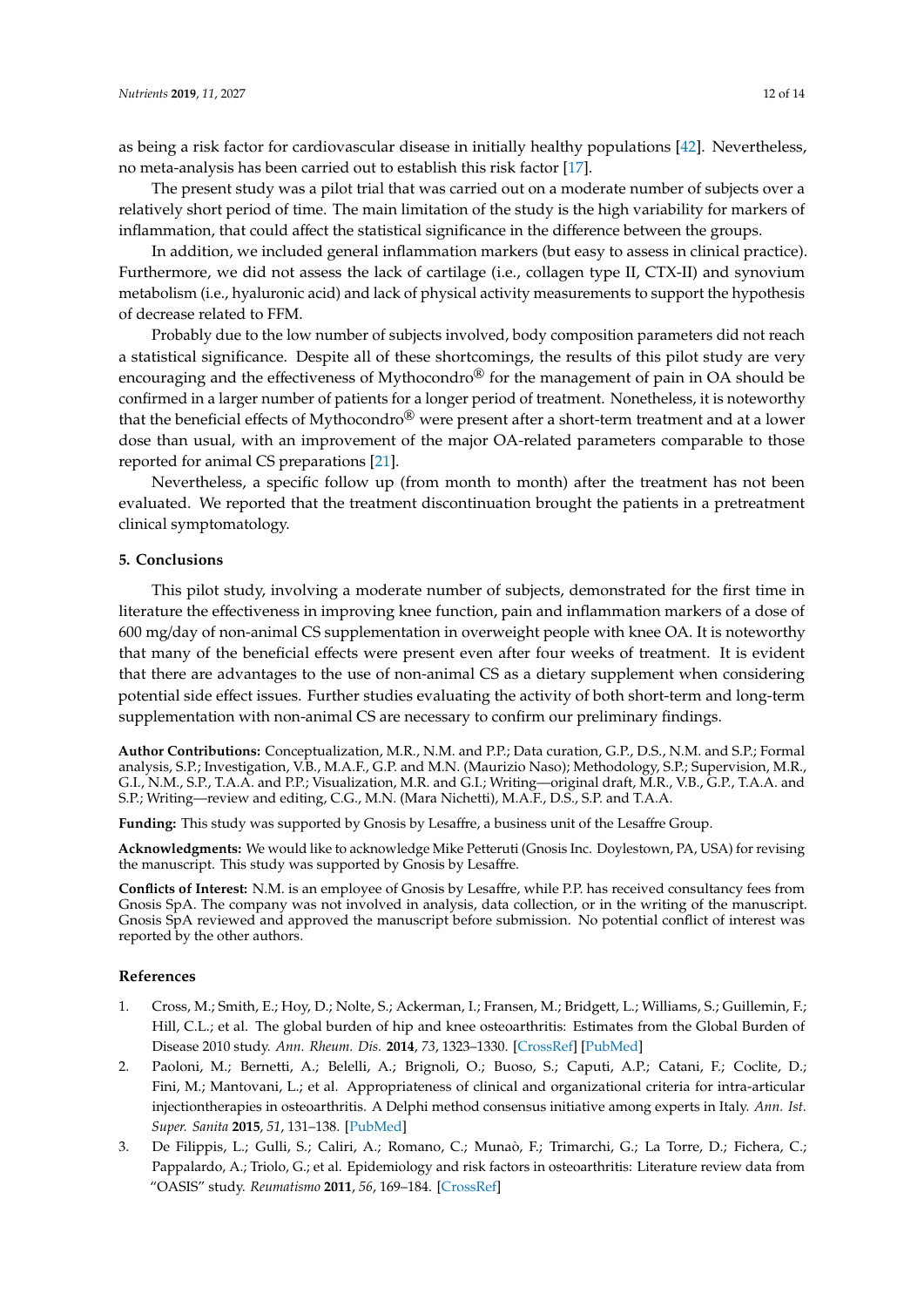- <span id="page-12-0"></span>4. Silverwood, V.; Blagojevic-Bucknall, M.; Jinks, C.; Jordan, J.L.; Protheroe, J.; Jordan, K.P. Current evidence on risk factors for knee osteoarthritis in older adults: A systematic review and meta-analysis. *Osteoarthr. Cartil.* **2015**, *23*, 507–515. [\[CrossRef\]](http://dx.doi.org/10.1016/j.joca.2014.11.019) [\[PubMed\]](http://www.ncbi.nlm.nih.gov/pubmed/25447976)
- 5. Grotle, M.; Hagen, K.B.; Natvig, B.; Dahl, F.A.; Kvien, T.K. Obesity and osteoarthritis in knee, hip and/or hand: An epidemiological study in the general population with 10 years follow-up. *BMC Musculoskelet. Disord.* **2008**, *9*, 132. [\[CrossRef\]](http://dx.doi.org/10.1186/1471-2474-9-132) [\[PubMed\]](http://www.ncbi.nlm.nih.gov/pubmed/18831740)
- <span id="page-12-1"></span>6. Blagojevic, M.; Jinks, C.; Jeffery, A.; Jordan, K.P. Risk factors for onset of osteoarthritis of the knee in older adults: A systematic review and meta-analysis. *Osteoarthr. Cartil.* **2010**, *18*, 24–33. [\[CrossRef\]](http://dx.doi.org/10.1016/j.joca.2009.08.010) [\[PubMed\]](http://www.ncbi.nlm.nih.gov/pubmed/19751691)
- <span id="page-12-2"></span>7. Kulkarni, K.; Karssiens, T.; Kumar, V.; Pandit, H. Obesity and osteoarthritis. *Maturitas* **2016**, *89*, 22–28. [\[CrossRef\]](http://dx.doi.org/10.1016/j.maturitas.2016.04.006)
- <span id="page-12-3"></span>8. Eaton, C.B. Obesity As a Risk Factor for Osteoarthritis: Mechanical Versus Metabolic. *Med. Health R. I.* **2004**, *87*, 201–204. [\[PubMed\]](http://www.ncbi.nlm.nih.gov/pubmed/15354794)
- <span id="page-12-4"></span>9. Iannone, F.; Lapadula, G. Obesity and inflammation—Targets for OA therapy. *Curr. Drug Targets* **2010**, *11*, 586–598. [\[CrossRef\]](http://dx.doi.org/10.2174/138945010791011857)
- <span id="page-12-5"></span>10. Bruyère, O.; Cooper, C.; Cutolo, M.; Reginster, J.Y. International endorsement of the ESCEO algorithm for management of knee osteoarthritis in clinical practice. *Semin. Arthritis Rheum.* **2017**, *47*, e10. [\[CrossRef\]](http://dx.doi.org/10.1016/j.semarthrit.2017.07.002)
- <span id="page-12-6"></span>11. Jordan, K.M.; Arden, N.K.; Doherty, M.; Bannwarth, B.; Bijlsma, J.W.J.; Dieppe, P.; Günther, K.; Hauselmann, H.; Herrero-Beaumont, G.; Kaklamanis, P.; et al. EULAR Recommendations 2003: An evidence based approach to the management of knee osteoarthritis: Report of a Task Force of the Standing Committee for International Clinical Studies Including Therapeutic Trials (ESCISIT). *Ann. Rheum. Dis.* **2003**, *62*, 1145–1155. [\[CrossRef\]](http://dx.doi.org/10.1136/ard.2003.011742) [\[PubMed\]](http://www.ncbi.nlm.nih.gov/pubmed/14644851)
- <span id="page-12-7"></span>12. McAlindon, T.; Bannuru, R.; Sullivan, M.; Arden, N.; Berenbaum, F.; Bierma-Zeinstra, S.; Hawker, G.; Henrotin, Y.; Hunter, D.; Kawaguchi, H.; et al. OARSI guidelines for the non-surgical management of knee osteoarthritis. *Osteoarthr. Cartil.* **2014**, *22*, 363–388. [\[CrossRef\]](http://dx.doi.org/10.1016/j.joca.2014.01.003) [\[PubMed\]](http://www.ncbi.nlm.nih.gov/pubmed/24462672)
- <span id="page-12-8"></span>13. Henrotin, Y.; Marty, M.; Mobasheri, A. What is the current status of chondroitin sulfate and glucosamine for the treatment of knee osteoarthritis? *Maturitas* **2014**, *78*, 184–187. [\[CrossRef\]](http://dx.doi.org/10.1016/j.maturitas.2014.04.015) [\[PubMed\]](http://www.ncbi.nlm.nih.gov/pubmed/24861964)
- <span id="page-12-9"></span>14. Vallières, M.; du Souich, P. Modulation of inflammation by chondroitin sulfate. *Osteoarthr. Cartil.* **2010**, *18*, S1–S6. [\[CrossRef\]](http://dx.doi.org/10.1016/j.joca.2010.02.017) [\[PubMed\]](http://www.ncbi.nlm.nih.gov/pubmed/20399900)
- 15. Du Souich, P.; García, A.G.; Vergés, J.; Montell, E. Immunomodulatory and anti-inflammatory effects of chondroitin sulphate. *J. Cell. Mol. Med.* **2009**, *13*, 1451–1463. [\[CrossRef\]](http://dx.doi.org/10.1111/j.1582-4934.2009.00826.x) [\[PubMed\]](http://www.ncbi.nlm.nih.gov/pubmed/19522843)
- <span id="page-12-10"></span>16. Lee, Y.H.; Woo, J.H.; Choi, S.J.; Ji, J.D.; Song, G.G. Effect of glucosamine or chondroitin sulfate on the osteoarthritis progression: A meta-analysis. *Rheumatol. Int.* **2010**, *30*, 357–363. [\[CrossRef\]](http://dx.doi.org/10.1007/s00296-009-0969-5) [\[PubMed\]](http://www.ncbi.nlm.nih.gov/pubmed/19544061)
- <span id="page-12-11"></span>17. Melgar-Lesmes, P.; Garcia-Polite, F.; Del-Rey-Puech, P.; Rosas, E.; Dreyfuss, J.L.; Montell, E.; Vergés, J.; Edelman, E.R.; Balcells, M. Treatment with chondroitin sulfate to modulate inflammation and atherogenesis in obesity. *Atherosclerosis* **2016**, *245*, 82–87. [\[CrossRef\]](http://dx.doi.org/10.1016/j.atherosclerosis.2015.12.016)
- <span id="page-12-12"></span>18. Stabler, T.V.; Montell, E.; Vergés, J.; Huebner, J.L.; Kraus, V.B. Chondroitin Sulfate Inhibits Monocyte Chemoattractant Protein-1 Release From 3T3-L1 Adipocytes: A New Treatment Opportunity for Obesity-Related Inflammation? *Biomark. Insights* **2017**, *12*. [\[CrossRef\]](http://dx.doi.org/10.1177/1177271917726964)
- <span id="page-12-13"></span>19. Yusuf, E.; Nelissen, R.G.; Ioan-Facsinay, A.; Stojanovic-Susulic, V.; DeGroot, J.; van Osch, G.; Middeldorp, S.; Huizinga, T.W.; Kloppenburg, M. Association between weight or body mass index and hand osteoarthritis: A systematic review. *Ann. Rheum. Dis.* **2010**, *69*, 761–765. [\[CrossRef\]](http://dx.doi.org/10.1136/ard.2008.106930)
- <span id="page-12-14"></span>20. Bauerová, K.; Ponist, S.; Kuncirova, V.; Dráfi, F.; Mihalova, D.; Paulovicova, E.; Volpi, N. Effect of nonanimal high- and low-molecular-mass chondroitin sulfates produced by a biotechnological process in an animal model of polyarthritis. *Pharmacology* **2014**, *94*, 109–114. [\[CrossRef\]](http://dx.doi.org/10.1159/000366285)
- <span id="page-12-15"></span>21. Singh, J.A.; Noorbaloochi, S.; Macdonald, R.; Maxwell, L.J. Chondroitin for osteoarthritis. *Cochrane Database Syst. Rev.* **2015**, *1*, CD005614. [\[PubMed\]](http://www.ncbi.nlm.nih.gov/pubmed/25629804)
- <span id="page-12-16"></span>22. Miraglia, N.; Bianch, D.; Trentin, A.; Volpi, N.; Soni, M.G. Safety assessment of non-animal chondroitin sulfate sodium: Subchronic study in rats, genotoxicity tests and human bioavailability. *Food Chem. Toxicol.* **2016**, *93*, 89–101. [\[CrossRef\]](http://dx.doi.org/10.1016/j.fct.2016.04.013) [\[PubMed\]](http://www.ncbi.nlm.nih.gov/pubmed/27108107)
- <span id="page-12-17"></span>23. Pomin, V.H.; Piquet, A.A.; Pereira, M.S.; Mourão, P.A.S. Residual keratan sulfate in chondroitin sulfate formulations for oral administration. *Carbohydr. Polym.* **2012**, *90*, 839–846. [\[CrossRef\]](http://dx.doi.org/10.1016/j.carbpol.2012.06.009) [\[PubMed\]](http://www.ncbi.nlm.nih.gov/pubmed/22840010)
- <span id="page-12-18"></span>24. Galeotti, F.; Maccari, F.; Volpi, N. Selective removal of keratan sulfate in chondroitin sulfate samples by sequential precipitation with ethanol. *Anal. Biochem.* **2014**, *448*, 113–115. [\[CrossRef\]](http://dx.doi.org/10.1016/j.ab.2013.11.028) [\[PubMed\]](http://www.ncbi.nlm.nih.gov/pubmed/24291704)